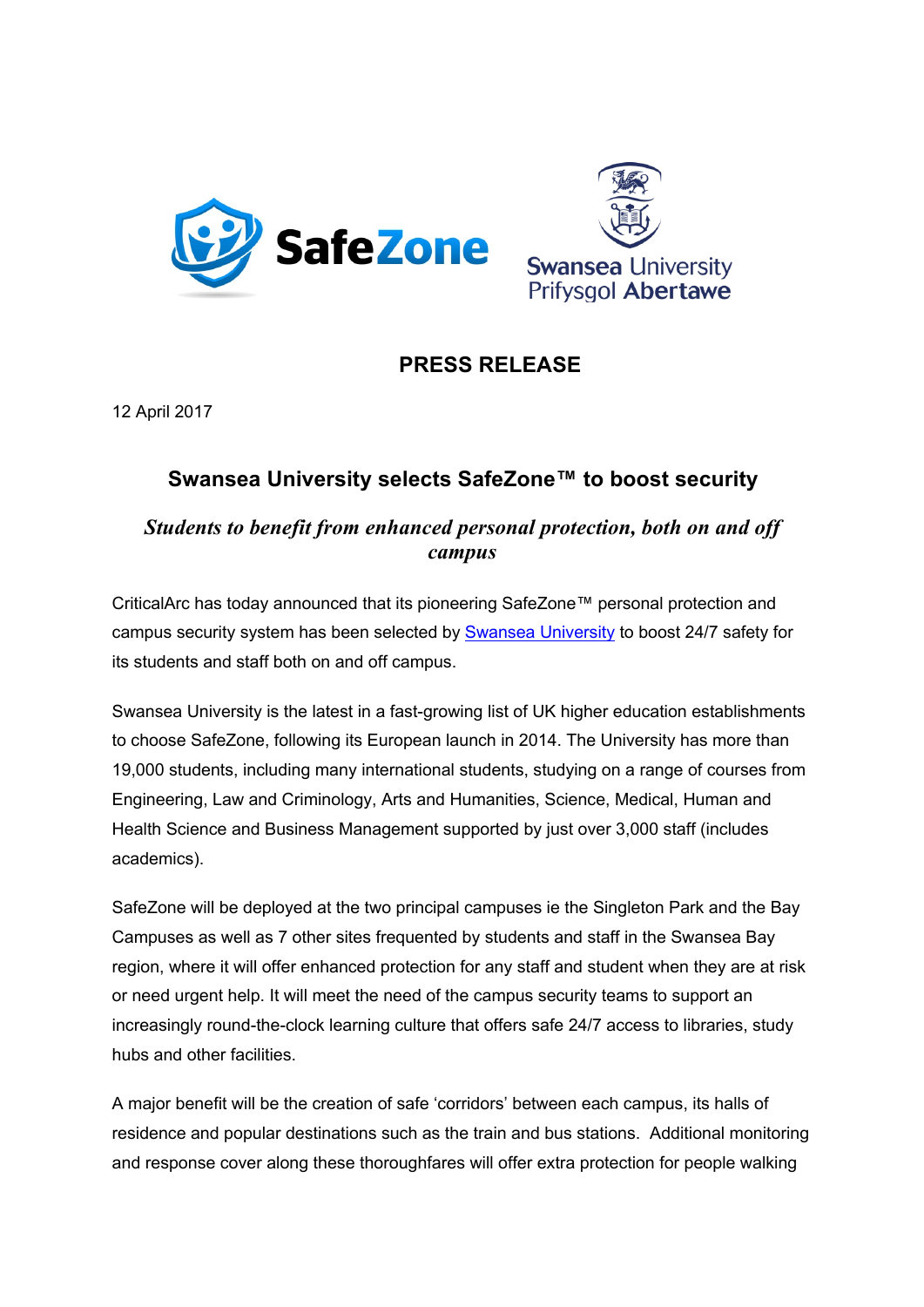alone late at night. SafeZone protection will also extend to designated areas off campus, for example, for individuals on field trips, research projects or international placements, anywhere in the world.

SafeZone will equip the University with a cost-effective, people-centred safety solution plus an effective distributed command and control platform for managing response and mass communication during small or large-scale emergencies. All staff and students will be able to download the free smartphone app that makes it easy for them to raise a location-based alert at the touch of a button, so eliminating potential language or communication barriers.

Ideally suited to dispersed estates, SafeZone is fast and easy to implement, alleviating the need to invest in additional physical security measures such as help points. It will give Swansea University access to zero-cost, targeted mass notifications, privacy-compliant group management functionality and a host of features like lone worker check-in. These force-multiplier capabilities will significantly improve its ability to enable collaboration between security first responder and volunteers such as building wardens during critical incidents as well as improving the efficiency of everyday team operations.

Darren Chalmers-Stevens, from CriticalArc said: "it is great to be working with Swansea University as our first Welsh University. The team at Swansea University share a similar vision for real time situational awareness to us and have a great vision for the solution to include collaborating with local authorities and private organisations alike for a smart city which is envisaged will lead to further safety and security initiatives that will benefit staff and students alike. We very much look forward to a close working relationship with Swansea University as an industry leader in this space."

Russ Huxtable, Head of Resilience & Business Continuity at Swansea University said: "We have implemented an integrated security strategy for our University in order to provide, as far as practicable, a secure and safe environment for those who use, study or work at the University. We are always looking at innovative ways to further mitigate risk, enable rapid response readiness and fulfil our duty of care. By complementing our existing health and safety measures, SafeZone will enhance our ability to respond appropriately to any event, whether it's a call for first aid, fire alarm or a major incident. Using SafeZone to ensure a consistent security approach across our campus locations and beyond will provide an extra level of protection to give all students and staff added peace of mind."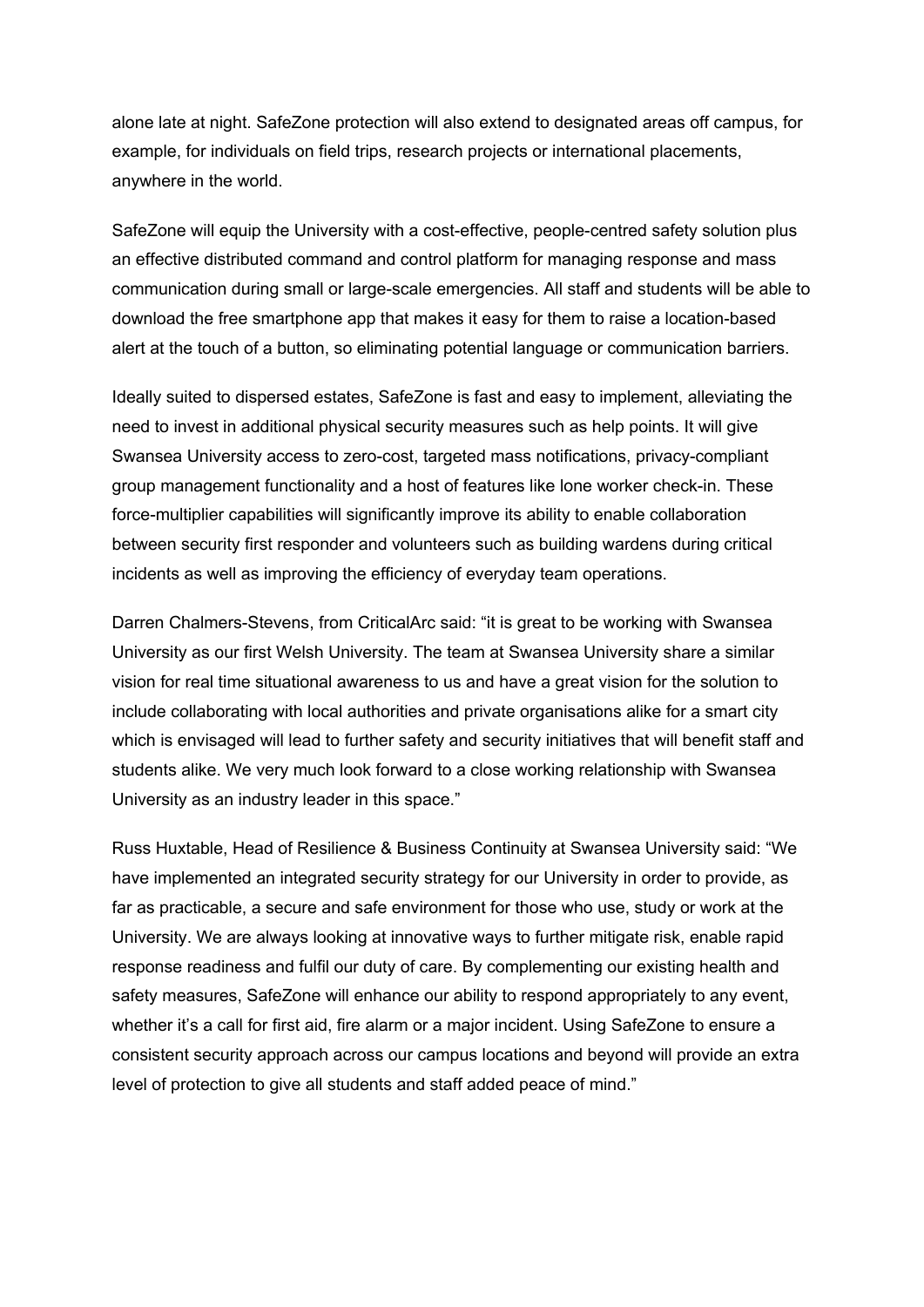SafeZone went live at Swansea University in September 2016, initial reaction to the service is extremely positive matched by a strong continuous uptake for the scheme which is only expected to increase further when the new University term begins in September 2017.

For more information about **SafeZone** email contact@criticalarc.com or go to www.criticalarc.com.

For more information about **Swansea University** go to http://www.swansea.ac.uk/

#### **—Ends—**

### • **About CriticalArc**

A global technology innovator, CriticalArc designs and delivers the distributed command and control solution, SafeZone™, which is revolutionising the way organisations manage security operations. Deployed in hours, SafeZone combines complete situational awareness with the mobile control needed for an efficient and coordinated response to incidents from every-day processes and events through to full-scale emergencies.

Headquartered near Sydney, Australia, CriticalArc has offices and operations in the UK providing an international delivery capability and reach. For more information on CriticalArc and SafeZone, please go to www.criticalarc.com, email contact@criticalarc.com or telephone +44 (0) 800 368 9876 or +61 1300 13 53 40.

• **Swansea University** is a world-class, research-led, dual campus university. The University was established in 1920 and was the first campus university in the UK. It currently offers around 350 undergraduate courses and 350 postgraduate courses to circa 20,000 undergraduate and postgraduate students.

The University's 46-acre Singleton Park Campus is located in beautiful parkland with views across Swansea Bay. The University's 65-acre science and innovation Bay Campus, which opened in September 2015, is located a few miles away on the eastern approach to the city. It has the distinction of having direct access to a beach and its own seafront promenade. Both campuses are close to the Gower Peninsula, the UK's first Area of Outstanding Natural Beauty.

Swansea is ranked the top university in Wales and is currently The Times and The Sunday Times 'Welsh University of the Year'. It is also ranked within the top 350 best universities in the world in the Times Higher Education World University rankings.

The results of the Research Excellence Framework (REF) 2014 showed the University has achieved its ambition to be a top 30 research University, soaring up the league table to 26th in the UK, with the 'biggest leap among research-intensive institutions' (Times Higher Education, December 2014) in the UK.

The University has ambitious expansion plans as it moves towards its centenary in 2020, as it continues to extend its global reach and realising its domestic and international ambitions.

Swansea University is a registered charity. No.1138342. Visit www.swansea.ac.uk